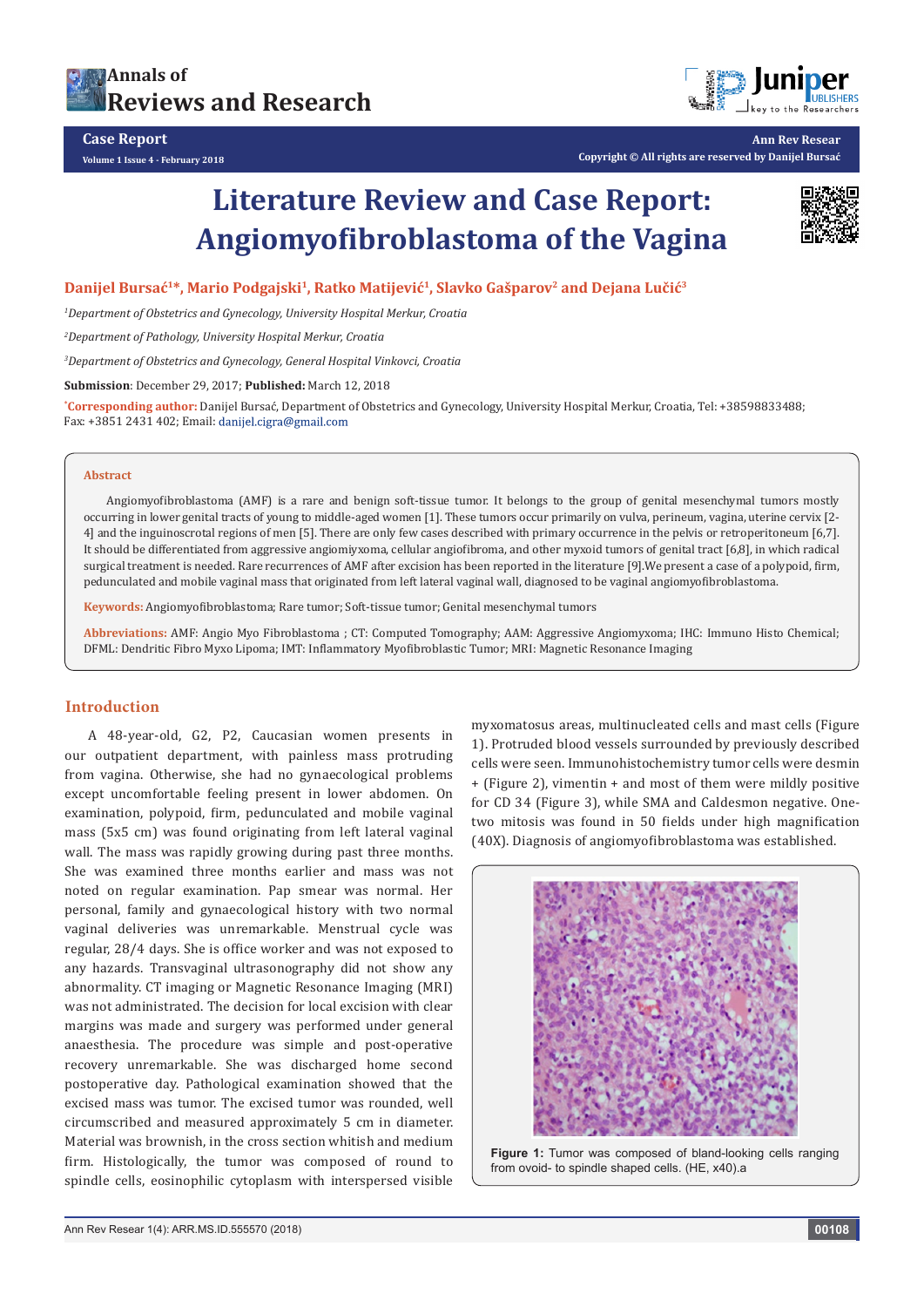

**Figure 2:** The tumor cells were positive for desmin. (x40).



#### **Discussion**

Angiomyofibroblastoma (AMF) is a rare, benign, softtissue tumor that belongs to the group of genital mesenchymal tumors, which was first described in 1992 [1]. Macroscopic appearance describes rounded solid mass while microscopy shows myofibroblastic differentiation and represents neoplastic proliferation of stromal cells. Incidence of AMF is unknown; no statistical data are available, due to its rareness. Cause and pathogenesis are also unknown. Reviewing the literature, AMF is the most frequently described in women between 20 and 50 years of age, in vulvovaginal region [1,2] with only few reports describing AMF in male patients in inguinoscrotal region [5,10].

AMF is mostly benign. In literature only one case with sarcomatous transformation has been reported [11]. A rare lipomatous variant of AMF with local invasion has also been reported [12,13]. Most of the reported cases of AMF present it as a painless neoplasm located in the lower female genital tract, such as the vulva and vagina [4]. Those AMF tumors that arise in the cervix, uteri or urethral region sometimes are present with obstructive symptoms [14]. Giant tumors in dimension ranged from 3.8 to 25 cm are extremely rare, difficult to diagnose and usually grow insidiously in the pelvis, iliac fossa or peritoneal cavity [15-18].

All described cases of the pelvic AMFs were well demarcated [6,7,15-18]. Different imaging methods help in diagnostics of AMF (perineal ultrasonography, CT imaging, MR imaging). On perineal ultrasonography, AMFs appear as a soft-tissue mass with inhomogeneous mixed echogenicity. That echogenicity corresponds to the cellular inhomogenecity found on histopathological examination. The ultrasonographic characteristics of AMFs may help to differentiate AMF from other mesenchymal neoplasms [19]. On CT imaging, AMFs show moderate-to-strong enhancement, which may reflect the prominent vascularity of these tumors [19].

The AMF and cellular angiofibroma, both have a characteristic vascular network and spindle cell component, so the difference between them is relatively subtle. Cellular angiofibroma is characterized by the presence of spindle cell lipomas and thickwalled vessels, meanwhile cellular angiofibromas lack estrogen receptors and progesteron receptors [12].

Aggressive angiomyxoma (AAM) is easily confused with AMF because it shares many characteristics with AMF (age at presentation, location, clinical manifestations and pathological entities). The AAM is presented as a malignant, locally infiltrative, non-metastasizing stromal neoplasm and have strong tendency to recur. Although on microscopic examination, AMFs generally show much higher cellularity, more numerous blood vessels and more frequent plump or short spindle-shaped cells, AAM cells are sparsely and diffusely distributed, without the characteristics of alternating density and aggregation around small blood vessels. AAMs show more distinctive myxoid degeneration than AMFs [1,20]. AMFs main characteristics are expression of vimentin, desmin and CD34. This characteristic suggests that AMF is an undifferentiated mesenchymal tumor with preferential myofibroblastic differentiation. Most AAMs are positive for estrogen and progesterone receptors, and some show positive expresion of desmin. The recent clinical studies show that after surgical treatment, 30% of AAMs have been found to relapse within 2 years [1].The immunohistochemical (IHC) markers of AMF have similiar morphology to those of AAM, so the differentiation between these two tumors is mostly based on the appearance of the tumor margins (AMFs are well demarcated).

As AMF is a commom perineum-site-specific stromal tumour, a benign neoplasm of dendritic fibromyxolipoma (DFML) in rare sites such as perineum regions should be differentiated from AMF. Zhang XJ et al. [21] recently reported the case of a woman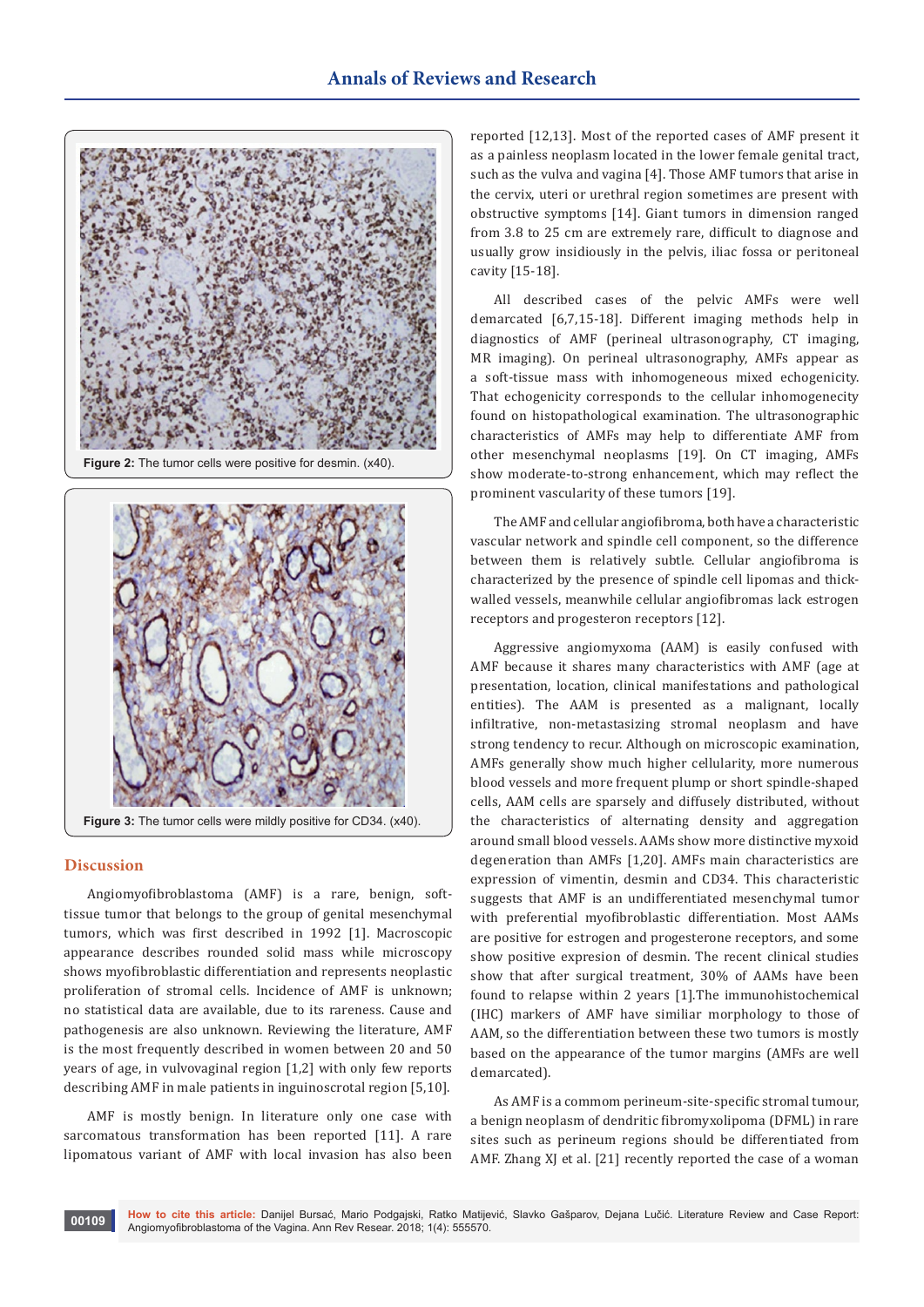with a slow-growing, painless, subcutaneous tumor in the right inguinal and perineal regions which was diagnosed as DFML lately. DFML is histologically mainly composed of a proliferation of small spindle or stellate cells that are variably admixed with mature adipose tissue embedded within an abundant myxoid and collagenized stroma. The spindle and stellate cells are immunohistochemically strongly positive for vimentin, CD34, and bcl-2 antibodies but not for smooth muscle actin and desmin. The histopathological and immunohistochemical findings mentioned above can easily distinguish AMF from DFML.

Inflammatory Myofibroblastic Tumor (IMT) has myofibroblastic differentiation and these rare benign [22] lesions are predominately located in the lung. Microscopic examination reveals a proliferation of regular myofibroblastic spindle cells arranged within a fibrous, myxoid or calcified stroma, associated with an inflammatory component of lymphocytes and plasmacytes but without blood vessels [22].

Immuno Histo Chemical (IHC) studies show reactivity for vimentin, smooth muscle actin and ALK. AMF should be differentiated from other tumor-like lesions of the vulvovaginal region such as Bartholin cysts, benign lipoma, fibroepithelial stromal polyps, cellular angiofibromas, carcinoma of cervics, condyloma accuminata, endocervical polyp and pedunculated submucous myoma [1-4,12,13]. AMF shows no affinity for infiltrative growth and treatment is total local excision with clear margins. There are no data of incidences of recurrences or metastasis after complete excision [23].

#### **Conclusion**

AMF is extremely rare, benign non-recurring tumor of vulvovaginal and ingvinoscrotal region. Preoperative diagnosis from other soft-tissue tumors is very difficult. The combination of imaging data, histological and IHC findings can confirm the diagnosis. The total local excision with clear margins is choice of treatment.

#### **References**

- 1. [Fletcher CD, Tsang WY, Fisher C, Lee KC, Chan JK \(1992\)](https://www.ncbi.nlm.nih.gov/pubmed/1314521)  [Angiomyofibroblastoma of the vulva. A benign neoplasm distinct from](https://www.ncbi.nlm.nih.gov/pubmed/1314521)  [aggressive angiomyxoma. Am J Surg Pathol 16\(4\): 373-382.](https://www.ncbi.nlm.nih.gov/pubmed/1314521)
- 2. Babala P, Biro C, Klacko M, Miklos P, Ondrus D (2011) Angiomyofibroblastoma [of the cervix uteri: a case report. Klin Onkol 24\(2\): 133-136.](https://www.ncbi.nlm.nih.gov/pubmed/21638997)
- 3. [Mortele KJ, Lauwers GJ, Mergo PJ, Ros PR \(1999\) Perineal](https://www.ncbi.nlm.nih.gov/pubmed/10524846)  [angiomyofibroblastoma: CT and MR findings with pathologic correlation.](https://www.ncbi.nlm.nih.gov/pubmed/10524846)  [J Comput Assist Tomogr 23\(5\): 687-689.](https://www.ncbi.nlm.nih.gov/pubmed/10524846)
- 4. [Naheed S, Upadhyay K, Pradeep K \(2011\) Angiomyofibroblastoma of the](https://www.ncbi.nlm.nih.gov/pubmed/21823872)  [vulva. J Obstet Gynaecol, 31\(6\): 554-555.](https://www.ncbi.nlm.nih.gov/pubmed/21823872)
- 5. [Lee SH, Yang JW, Do JM, Seo DH, Jung JH et al. \(2010\) Angiomyofibroblastoma](https://www.ncbi.nlm.nih.gov/pubmed/20495703/)[like tumor of the scrotum. Korean J Urol 51\(5\): 365-367.](https://www.ncbi.nlm.nih.gov/pubmed/20495703/)
- 6. [Lim KJ, Moon JH, Yoon DY, Cha JH, Lee IJ et al. \(2008\) Angiomyofibroblastoma](https://www.ncbi.nlm.nih.gov/pubmed/18682679/)  [arising from the posterior perivesical space: a case report with MR findings.](https://www.ncbi.nlm.nih.gov/pubmed/18682679/)  [Korean J Radiol 9\(4\): 382-385.](https://www.ncbi.nlm.nih.gov/pubmed/18682679/)
- 7. [Qiu P, Wang Z, Li Y, Cui G \(2014\) Giant pelvic angiomyofibroblastoma: case](https://www.ncbi.nlm.nih.gov/pubmed/24894537)  [report and literature review. Diagn Pathol 9:106.](https://www.ncbi.nlm.nih.gov/pubmed/24894537)
- 8. [Nasu K, Fujisawa K, Takai N, Miyakawa I \(2002\) Angiomyofibroblastoma of](https://www.ncbi.nlm.nih.gov/pubmed/11975687)  [the vulva. Int J Gynecol Cancer 12\(2\): 228-231.](https://www.ncbi.nlm.nih.gov/pubmed/11975687)
- 9. [Saleh MM, Yassin AH, Zaklama MS \(2007\) Recurrent angiomyofibroblastoma](https://www.ncbi.nlm.nih.gov/pubmed/17713105)  [of the vagina: a case report. Eur J Gynaecol Oncol 28\(4\):324.](https://www.ncbi.nlm.nih.gov/pubmed/17713105)
- 10. [Ding G, Yu Y, Jin M, Xu J, Zhang Z \(2014\) Angiomyofibroblastoma-like tumor](https://www.ncbi.nlm.nih.gov/pubmed/24396463/)  [of the scrotum: a case report and literature review. Oncol Lett 7\(2\): 435-](https://www.ncbi.nlm.nih.gov/pubmed/24396463/) [438.](https://www.ncbi.nlm.nih.gov/pubmed/24396463/)
- 11. [Nielsen GP, Young RH, Dickersin GR, Rosenberg AE \(1997\)](https://www.ncbi.nlm.nih.gov/pubmed/9298888)  [Angiomyofibroblastoma of the vulva with sarcomatous transformation](https://www.ncbi.nlm.nih.gov/pubmed/9298888)  [\("angiomyofibrosarcoma"\). Am J Surg Pathol 21\(9\): 1104-1108.](https://www.ncbi.nlm.nih.gov/pubmed/9298888)
- 12. [Laskin WB, Fetsch JF, Tavassoli FA \(1997\) Angiomyofibroblastoma of the](https://www.ncbi.nlm.nih.gov/pubmed/9308729)  [female genital tract: analysis of 17 cases including a lipomatous variant.](https://www.ncbi.nlm.nih.gov/pubmed/9308729)  [Hum Pathol 28\(9\): 1046-1055.](https://www.ncbi.nlm.nih.gov/pubmed/9308729)
- 13. [Vora S, Gaba ND, Stamatakos MD \(2011\) Lipomatous](https://www.ncbi.nlm.nih.gov/pubmed/21838167)  [angiomyofibroblastoma: a case report of a unique vulvar mass. J Reprod](https://www.ncbi.nlm.nih.gov/pubmed/21838167)  [Med 56\(7-8\): 347-350.](https://www.ncbi.nlm.nih.gov/pubmed/21838167)
- 14. [Kitamura H, Miyao N, Sato Y, Matsukawa M, Tsukamoto T et al. \(1999\)](http://onlinelibrary.wiley.com/doi/10.1046/j.1442-2042.1999.00059.x/abstract)  [Angiomyofibroblastoma of the female urethra. Int J Urol 6\(5\): 268-270.](http://onlinelibrary.wiley.com/doi/10.1046/j.1442-2042.1999.00059.x/abstract)
- 15. [Quintero C, Sasken H, Houck KL, Hernandez E \(2007\)](https://www.ncbi.nlm.nih.gov/pubmed/17879839)  [Angiomyofibroblastoma of the retroperitoneum: a case report. J Reprod](https://www.ncbi.nlm.nih.gov/pubmed/17879839)  [Med 52\(8\): 741-744.](https://www.ncbi.nlm.nih.gov/pubmed/17879839)
- 16. [Menendez SP, Villarejo CP, Padilla VD, Munoz AV, Gonzalez LL et al. \(2010\)](https://www.ncbi.nlm.nih.gov/pubmed/21219818)  [Angiomyofibroblastoma of the right ischiorectal fosa. Cir Cir 78\(5\): 448-](https://www.ncbi.nlm.nih.gov/pubmed/21219818) [450.](https://www.ncbi.nlm.nih.gov/pubmed/21219818)
- 17. [Lim KJ, Moon JH, Yoon DY, Cha JH, Lee IJ, Min SJ \(2008\) Angiomyofibroblastoma](https://www.ncbi.nlm.nih.gov/pubmed/18682679/)  [arising from the posterior perivesical space: a case report with MR findings.](https://www.ncbi.nlm.nih.gov/pubmed/18682679/)  [Korean J Radiol 9\(4\): 382-385.](https://www.ncbi.nlm.nih.gov/pubmed/18682679/)
- 18. [Kobayashi T, Suzuki K, Arai T, Sugimura H \(1999\) Angiomyofibroblastoma](https://www.ncbi.nlm.nih.gov/pubmed/10546747)  [arising from the fallopian tube. Obstet Gynecol 94\(5 Pt 2\): 833-834.](https://www.ncbi.nlm.nih.gov/pubmed/10546747)
- 19. [Kim SW, Lee JH, Han JK, Jeon S \(2009\) Angiomyofibroblastoma of the](https://www.ncbi.nlm.nih.gov/pubmed/19778894)  [vulva: sonographic and computed tomographic findings with pathologic](https://www.ncbi.nlm.nih.gov/pubmed/19778894)  [correlation. J Ultrasound Med 28\(10\): 1417-1420.](https://www.ncbi.nlm.nih.gov/pubmed/19778894)
- 20. [Steeper TA, Rosai J \(1983\) Aggressive angiomyxoma of the female pelvis](https://www.ncbi.nlm.nih.gov/pubmed/6684403)  [and perineum. Report of nine cases of a distinctive type of gynecologic soft](https://www.ncbi.nlm.nih.gov/pubmed/6684403)[tissue neoplasm. Am J Surg Pathol 7\(5\): 463-475.](https://www.ncbi.nlm.nih.gov/pubmed/6684403)
- 21. [Zhang XJ, Zhou S, Nie K, Chen DF, Kui GJ et al. \(2013\) Dendritic](https://www.ncbi.nlm.nih.gov/pubmed/2405312)  [fibromyxolipoma in the right inguinal and perineum regions: a case report](https://www.ncbi.nlm.nih.gov/pubmed/2405312)  [and review of the literature. Diagn Pathol 8: 157-163.](https://www.ncbi.nlm.nih.gov/pubmed/2405312)
- 22. [Nawal H, Laila C, Mohammed R, Meryem B, Sara B et al. \(2012\) A rare tumor](https://www.ncbi.nlm.nih.gov/pubmed/22805416/)  [of the lung: inflammatory myofibroblastic tumor. Diagn Pathol 7: 83-86.](https://www.ncbi.nlm.nih.gov/pubmed/22805416/)
- 23. Stewart C (2009) Angiomyofibroblastoma of the vagina. Pathology 41: 199- 200.